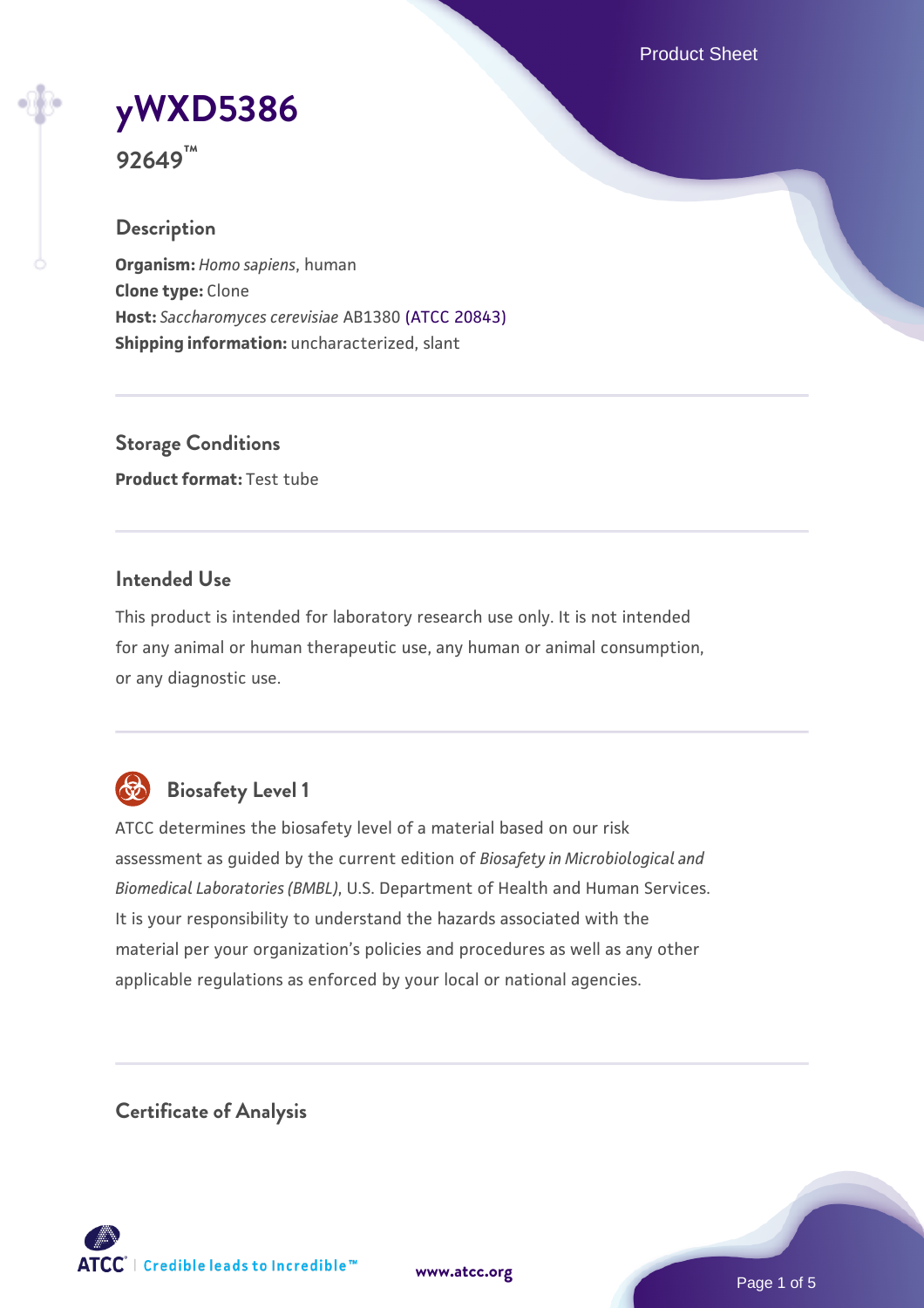# **[yWXD5386](https://www.atcc.org/products/92649)** Product Sheet **92649**

For batch-specific test results, refer to the applicable certificate of analysis that can be found at www.atcc.org.

# **Insert Information**

**Type of DNA:** genomic **Genome:** Homo sapiens **Chromosome:** X X pter-q27.3 **Gene name:** DNA Segment, single copy **Gene product:** DNA Segment, single copy [DXS4338] **Gene symbol:** DXS4338 **Contains complete coding sequence:** Unknown **Insert end:** EcoRI

# **Vector Information**

**Construct size (kb):** 90.0 **Intact vector size:** 11.454 **Vector name:** pYAC4 **Type of vector:** YAC **Host range:** *Saccharomyces cerevisiae*; *Escherichia coli* **Vector information:** other: telomere, 3548-4235 other: telomere, 6012-6699 Cross references: DNA Seq. Acc.: U01086 **Cloning sites:** EcoRI **Markers:** SUP4; HIS3; ampR; URA3; TRP1 **Replicon:** pMB1, 7186-7186; ARS1, 9632-10376

# **Growth Conditions**

**Medium:** 



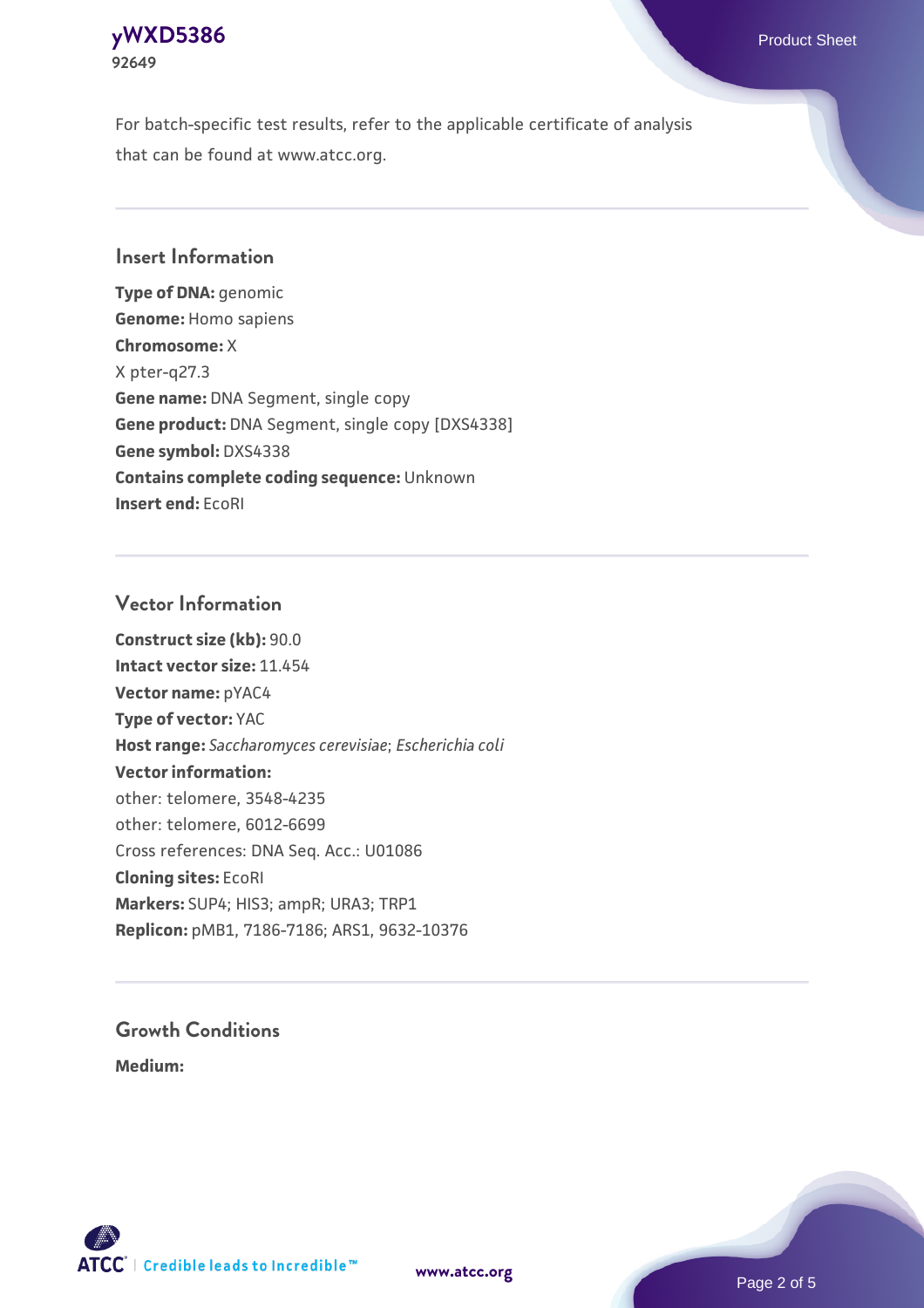**[yWXD5386](https://www.atcc.org/products/92649)** Product Sheet **92649**

[ATCC Medium 1245: YEPD](https://www.atcc.org/-/media/product-assets/documents/microbial-media-formulations/1/2/4/5/atcc-medium-1245.pdf?rev=705ca55d1b6f490a808a965d5c072196) **Temperature:** 30°C

#### **Notes**

More information may be available from ATCC (http://www.atcc.org or 703- 365-2620).

# **Material Citation**

If use of this material results in a scientific publication, please cite the material in the following manner: yWXD5386 (ATCC 92649)

# **References**

References and other information relating to this material are available at www.atcc.org.

#### **Warranty**

The product is provided 'AS IS' and the viability of ATCC® products is warranted for 30 days from the date of shipment, provided that the customer has stored and handled the product according to the information included on the product information sheet, website, and Certificate of Analysis. For living cultures, ATCC lists the media formulation and reagents that have been found to be effective for the product. While other unspecified media and reagents may also produce satisfactory results, a change in the ATCC and/or depositor-recommended protocols may affect the recovery, growth, and/or function of the product. If an alternative medium formulation or reagent is used, the ATCC warranty for viability is no longer



**[www.atcc.org](http://www.atcc.org)**

Page 3 of 5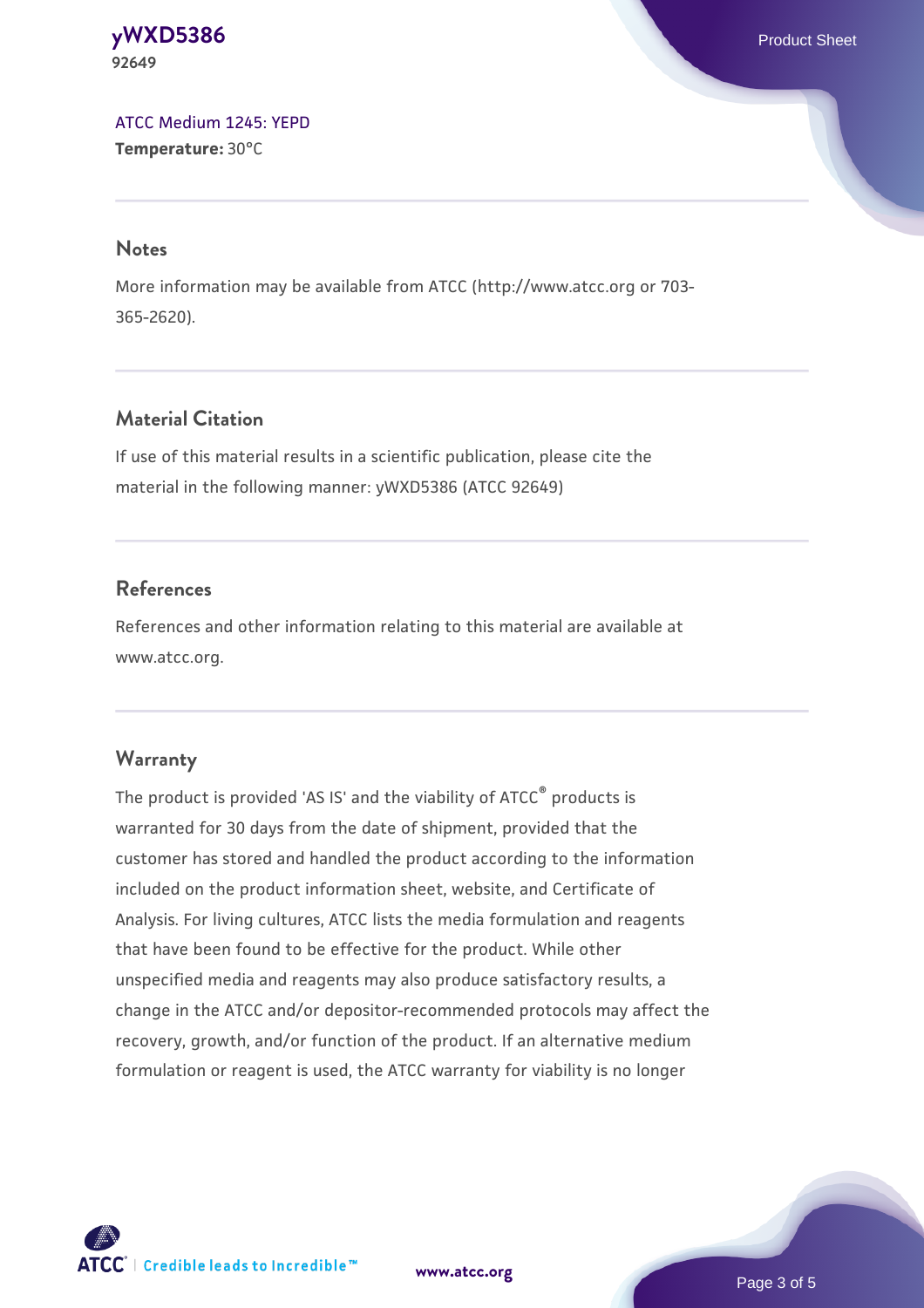**[yWXD5386](https://www.atcc.org/products/92649)** Product Sheet **92649**

valid. Except as expressly set forth herein, no other warranties of any kind are provided, express or implied, including, but not limited to, any implied warranties of merchantability, fitness for a particular purpose, manufacture according to cGMP standards, typicality, safety, accuracy, and/or noninfringement.

#### **Disclaimers**

This product is intended for laboratory research use only. It is not intended for any animal or human therapeutic use, any human or animal consumption, or any diagnostic use. Any proposed commercial use is prohibited without a license from ATCC.

While ATCC uses reasonable efforts to include accurate and up-to-date information on this product sheet, ATCC makes no warranties or representations as to its accuracy. Citations from scientific literature and patents are provided for informational purposes only. ATCC does not warrant that such information has been confirmed to be accurate or complete and the customer bears the sole responsibility of confirming the accuracy and completeness of any such information.

This product is sent on the condition that the customer is responsible for and assumes all risk and responsibility in connection with the receipt, handling, storage, disposal, and use of the ATCC product including without limitation taking all appropriate safety and handling precautions to minimize health or environmental risk. As a condition of receiving the material, the customer agrees that any activity undertaken with the ATCC product and any progeny or modifications will be conducted in compliance with all applicable laws, regulations, and guidelines. This product is provided 'AS IS' with no representations or warranties whatsoever except as expressly set forth herein and in no event shall ATCC, its parents, subsidiaries, directors, officers, agents, employees, assigns, successors, and affiliates be liable for indirect, special, incidental, or consequential damages of any kind in connection with or arising out of the customer's use of the product. While reasonable effort is made to ensure authenticity and reliability of materials on deposit, ATCC is not liable for damages arising from the misidentification or



**[www.atcc.org](http://www.atcc.org)**

Page 4 of 5